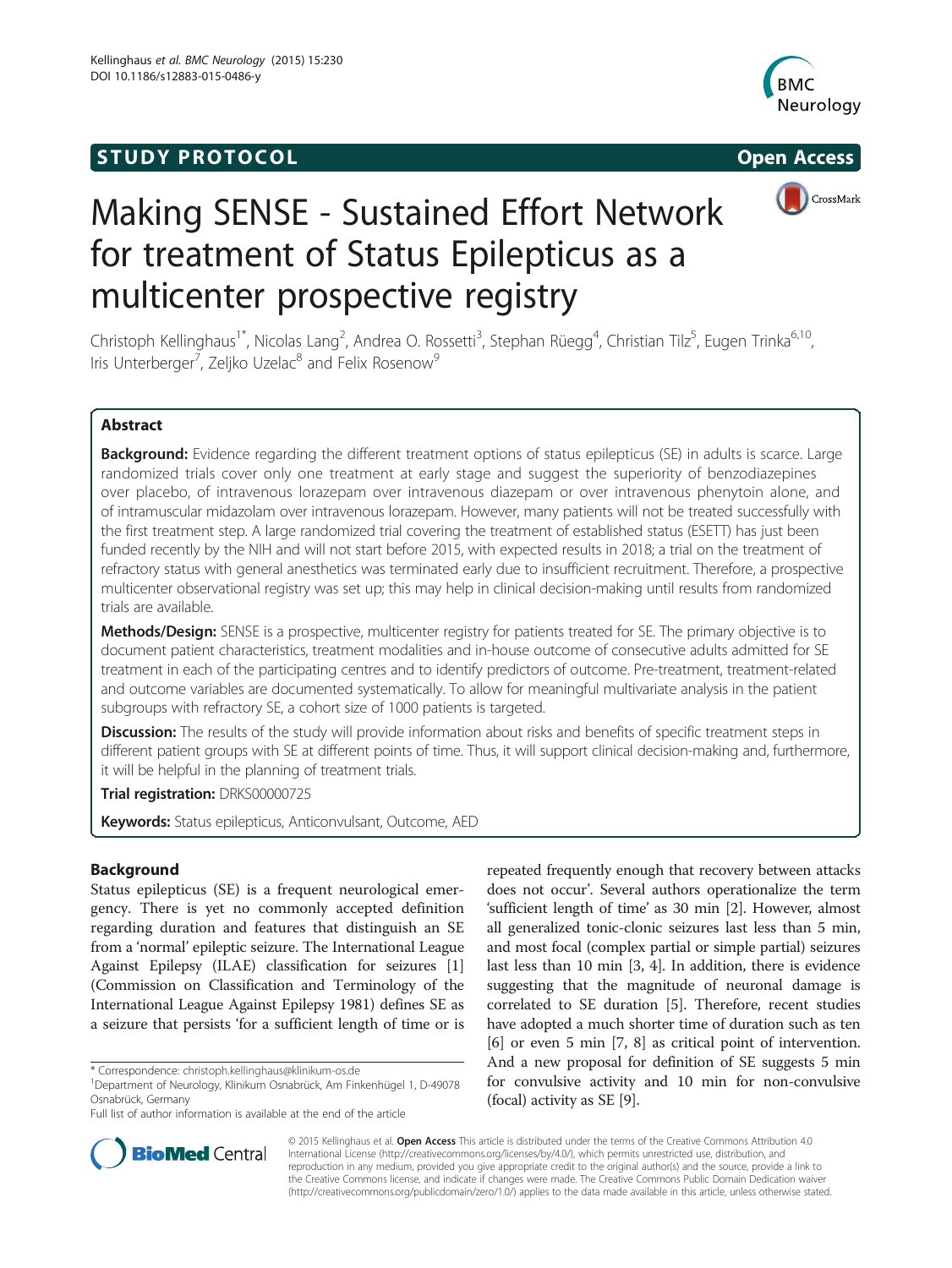There are several different classification schemes of SE. Some of them focus on clinical semiology [[1](#page-5-0), [10\]](#page-5-0) or just distinguish between 'convulsive' and 'non-convulsive', whereas others classify according to time latency and/or response to treatment [\[11](#page-5-0), [12](#page-5-0)]. Currently, the distinction between 'initial SE' for the first 5–10 min and/or before the first treatment step, 'established SE' for the following minutes up to a total duration of about one hour during which the second-line treatment is usually given, 'refractory SE' for SE that does not respond to first- and second-line therapy, and 'super-refractory SE' for SE recurrence after a course of deep analgo-sedation are preferred [[12](#page-5-0)] when describing and discussing SE treatment. These terms will also be used here.

Evidence for efficacy and safety of different treatment options of SE is scarce. There are two large randomized controlled trials assessing the effect of benzodiazepines for the initial treatment in out-of-hospital situations [[7, 8](#page-5-0)]. These showed the superiority of lorazepam over diazepam and placebo [\[7](#page-5-0)], and the equivalence of immediate intramuscular application of midazolam over intravenous application of lorazepam [[8](#page-5-0)]. Another trial found superiority of lorazepam over diazepam [[13](#page-5-0)].

One large multicenter trial addressed the initial inpatient treatment of SE [[6\]](#page-5-0), where lorazepam was superior to phenytoin alone, while differences between the other treatment arms (phenobarbital, diazepam/phenytoin, lorazepam) were not significant. In this trial, almost half of the patient had received some form of drug treatment before inclusion into the study. Thus, this study covers treatment of initial as well as established SE. In summary, only four large class I – studies are available for treatment of SE in adults, and only the first treatment step was covered sufficiently to allow sound treatment recommendations. In addition there are some smaller randomized controlled trials comparing phenytoin with valproate [[14](#page-5-0), [15](#page-5-0)], lorazepam with levetiracetam [[16](#page-5-0)] or other combinations of different substances. A multicenter randomized trial assessing the effectiveness of barbiturates and propofol in refractory SE had to be interrupted due to insufficient recruitment [[17](#page-5-0)]. In general, these studies are mostly small, monocentric, uncontrolled, have serious methodological flaws, or a combination of these factors applies. Therefore, national and international treatment guidelines for established, refractory and super-refractory SE are based on insufficient evidence, in some instances only on some small retrospective case series [\[12](#page-5-0), [18](#page-5-0)].

There are several problems that have yet precluded the initiation of a large Class-I trial for treatment of established or refractory SE. Most of them are inherent to studies performed in emergency situations: First, owing to the lack of evidence, it is difficult to assess equipoise of different treatment options. Second, while a blinding (preferably of both the patient and the investigator) to the different treatment options remains the gold standard because biases can be avoided, treatment options for established or refractory SE include various intravenous anticonvulsants with very different infusion modalities, side effects, and application precautions. To maintain blinding, these differences have to be taken into account and require considerable efforts regarding packaging, shipping and storage. In addition, it may be difficult if not impossible to establish a common infusion speed or other treatment modalities, without giving advantage or disadvantage to one of the treatment arms that might distort the results and render transfer of the results into clinical everyday practice impossible. For example, one of the disadvantages of phenytoin is the limitation of infusion speed due to the potentially related

adverse effects, such as hypotension or cardiac arrhythmia, while, if used with equal infusion speed to phenytoin, valproate and levetiracetam might loose their potential advantage.

Informed consent (IC) causes other problems. In the United States, there is an exemption for emergency care research if the situation under study is emergent and potentially life-threatening. This exemption could be essential for effective research in emergencies with impaired awareness, in which to obtain the valid IC of the patient might be impossible and there is usually no time to contact a proxy. However, in other countries this exemption may not be possible: In Germany, for example, informed consent can be postponed but not entirely waived in such cases.

In fact, the requirement to obtain IC may be one of the main reasons of difficulties in patient recruitment in studies of established and refractory SE. Other reasons include reservations of the treating team against drug studies, lack of resources to adequately perform inclusion assessment, lack of incentives for the institution to support such a trial, availability of drugs, treatment habits of the doctors in an almost evidence free zone, or a combination of any of these factors.

Another aspect increasingly gaining relevance is the potential delay of drug application after the diagnosis of SE. Duration of delayed initiation of treatment after diagnosis of SE has been recently linked with dismal outcome as this factor could contribute partly to rendering status epilepticus "refractory" [\[19](#page-5-0)–[21](#page-5-0)]. It would be interesting to see the results, across several medical centers, regarding the timing of treatment with respect to the onset of status.

Finally, the planning, execution and evaluation of a large drug trial involving institutions in several countries with several hundreds of participants is demanding and requires considerable financial and logistic resources. A sufficiently powered trial that is able to detect an effect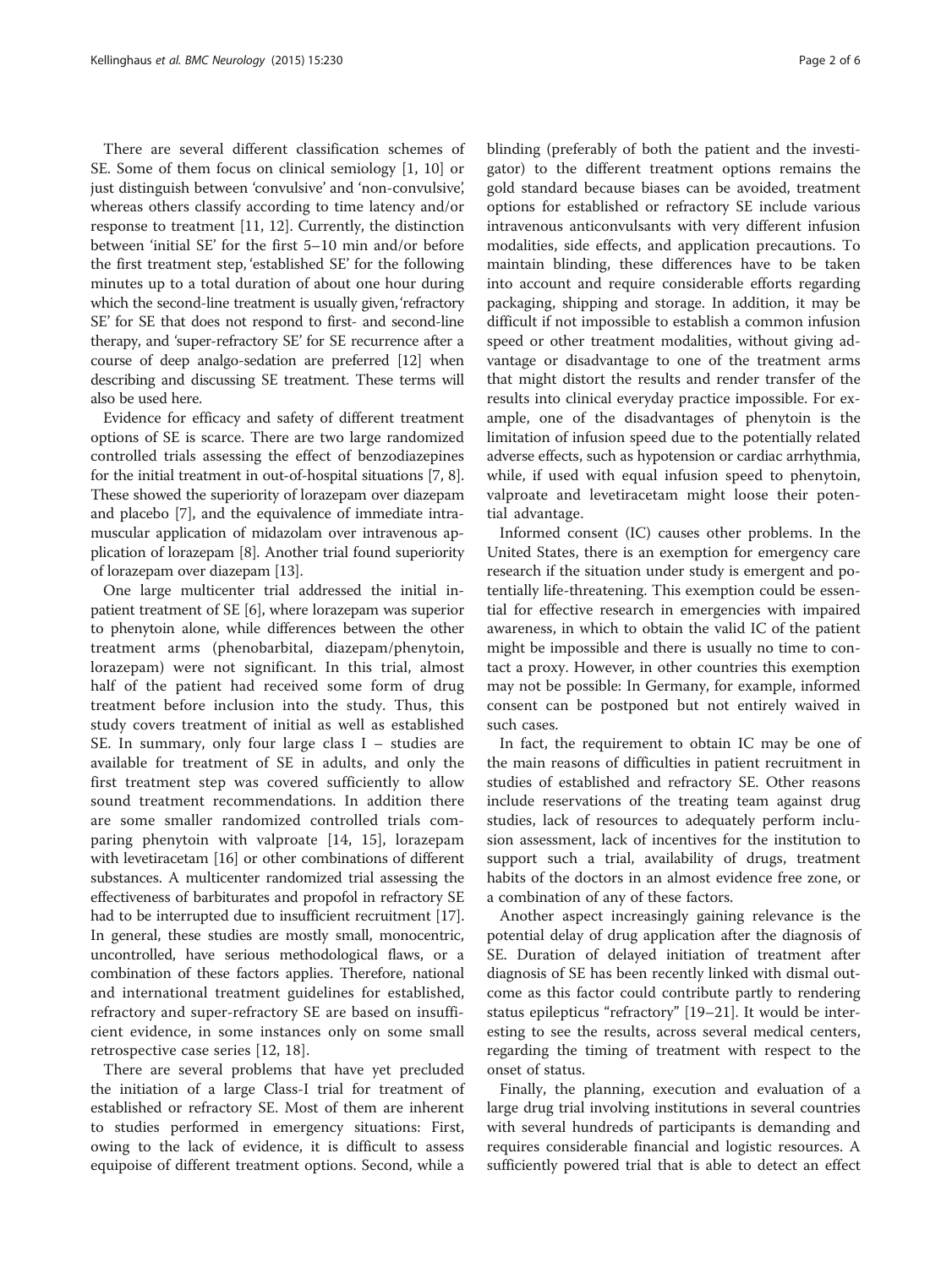size of 15 % on the base of a success rate of 50 % for the worst treatment option needs almost 300 patients per treatment arm [\[22](#page-5-0), [23\]](#page-5-0). If the recruitment phase is supposed to remain below 3–4 years, more than 50 study sites will be required to obtain an accrual rate of 10–15 patients per month [\[22](#page-5-0)]. The costs of a pragmatic openlabel design of such a trial in Europe were estimated to be at least 5 million Euro [\[23\]](#page-5-0). A comparable doubleblinded trial might easily require the double to threefold amount of money. Drug companies hesitate to fund a large SE trial under the concern of implications of high serious adverse events and mortality rates, and also of the fact, that the market for intravenous anticonvulsants is rather small. In Europe, no funding agency was prepared to support a large drug trial. The NIH recently granted a trial comparing IV levetiracetam, IV valproate and IV phenytoin/fosphenytoin in treatment of established SE (ESETT) utilizing an adaptive trial design [\[22](#page-5-0)]. Even if ESETT is to start in 2015, results cannot be expected before 2018 or even later. At that time, new substances or treatment strategies might have been discovered that will not be included into the study in question.

To bridge the gap between small series and the necessary large randomized trial, an informal working group of experts in status epilepticus from German-speaking countries (Germany, Austria, Switzerland) developed a prospective multicenter registry for patients treated for SE.

# Methods/design

#### Study design

SENSE is a prospective, multicenter, non-randomized, observational registry study of consecutive cases. We aimed to include university hospitals as well as nonuniversity hospitals to enhance generalizability of the findings. Nine high-volume medical centres in Germany, Austria and Switzerland with experience in SE-treatment were recruited: a) Germany: Epilepsy Centre Hessen/ University of Marburg (F. Rosenow), University Hospital Kiel (N. Lang), Klinikum Osnabrück (C. Kellinghaus), Krankenhaus Barmherzige Brüder, Regensburg (C. Tilz); b) Austria: Christian-Doppler-Klinik Universitätsklinikum der Paracelsus Medizinischen Universität Salzburg, (E. Trinka), Krankenhaus Barmherzige Brüder, Linz (C. Tilz), University Hospital, Innsbruck (I. Unterberger); c) Switzerland: University Hospitals Basel (S. Rüegg), University Hospital Lausanne (A.O. Rossetti). We aimed to include university hospitals as well as non-university hospitals to enhance generalizability of the findings.

Personnel collecting data from the patient charts and entering data into the database were board certified neurologists, or neurology residents, or medical students in their final year, or study nurses, who were specifically instructed prior to data collection and personally supervised by one of the authors during the data collection and entry.

Patients were treated in highly equipped emergency departments or intensive care units with electronical data entry and managing; thus, type, dosages and time points of drug administration could be easily ascertained. The increasing use of continuous Video-EEG monitoring also allowed for exact and reliable determination of cessation of NCSE, and in some cases also of NCSE onset.

#### Ethical approval and funding

The local ethics committee of each participating center approved the final study protocol. The following ethics committees reviewed and approved the study: University Hospital of Marburg (Lead opinion for the German Institutions), University Hospital of Kiel, Chamber of Physicians Niedersachsen (for Osnabrück), Chamber of Physicians Bavaria (for Regensburg), Paracelsus University of Salzburg, Krankenhaus Barmherzige Brüder Linz, University Hospital of Innsbruck, University Hospital of Basel and University Hospital of Lausanne. Informed consent was waived owing to the purely observational character and complete anonymisation of the patients by all ethic committees except one (Innsbruck), for which IC was obtained for all patients from this centre. The study was registered at the German registry for clinical studies (DRKS) fulfilling the WHO-standards (DRKS00000725). The study was not funded by any governmental, research or commercial entity. Resources were drawn from nonspecific research funds of each institution.

#### **Objectives**

The main objective of the study is to document patient characteristics, treatment modalities and in-house outcome of adults treated for SE, and identify predictors of outcome. The data collected in this study could also identify gaps and opportunities for the management of this medical emergency. Lacking adequate prospective controlled trials, this will help both decision-making in clinical practice and designing future clinical trials.

Particularly, following questions will be addressed: 1) which factors determine successful SE treatment at each treatment step? 2) what are the complications associated with each substance and treatment modality? 3) which factors determine global outcome at the time of hospital discharge? (4) what is the relative prevalence of the semiological subgroups of SE? 5) is there a significant difference regarding SE treatment according to countries or institutions?

# Study population

All consecutive adult patients who are diagnosed with SE at admission or at any point of the in-patient treatment could be entered into the registry. SE is defined as a) seizures lasting >5 min, or b) recurrent seizures without regaining recovery of awareness over >5 min. or c)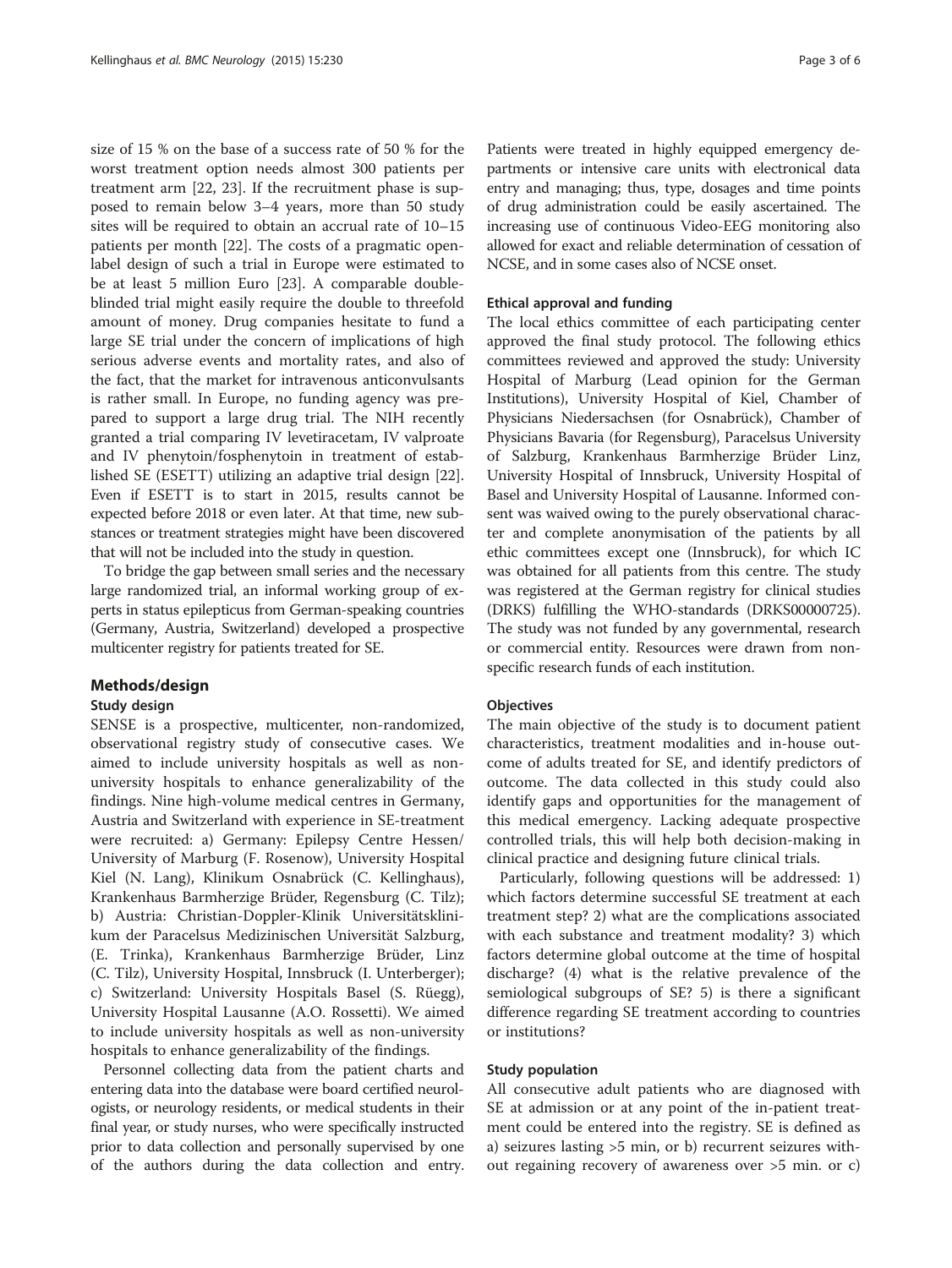in comatose patients we applied the following EEG criteria [[24\]](#page-5-0) for non convulsive SE (NCSE): (A) Epileptiform discharges  $(EDs) > 2.5$  Hz, or  $(B)$  EDs  $\le 2.5$  Hz or rhythmic delta/theta activity (>0.5 Hz) AND one of the following: (i) EEG and clinical improvement after IV AED\*, or (ii) subtle clinical ictal phenomena, or (iii) typical spatiotemporal evolution of the EEG pattern.

# Definition of inclusion and exclusion criteria

There is no commonly accepted time criterion for inclusion in SE trials. However, the recent large trials focusing on emergency first line therapy used seizure duration of 5 min or more as entry variable for convulsive SE [[7, 8](#page-5-0)]. To increase comparability between our data and these studies, we chose the same operational definition. Other inclusion criteria were not defined.

Status-epilepticus-like EEG and clinical phenomena in hypoxic brain injury are considered pathophysiologically distinct from status epilepticus proper, and carry a very specific and generally poor prognosis [[25](#page-5-0)]. Therefore, we excluded patients with status epilepticus-like encephalopathies after hypoxic brain injury. No other exclusion criteria were applied besides age (<16 years).

# Clinical data

The following variables were considered as crucial for an observational registry:

- demographics: age at admission, gender
- health variables at time of SE onset: modified Rankin scale, relevant known health problems (comorbidities), history of previous seizures, anticonvulsant treatment
- SE-related variables: Date and time of onset, semiology (worst seizure type), consciousness before treatment, etiology, EEG during SE (if applicable). These data will allow calculating the Status Epilepticus Severity Score (STESS, [[26](#page-5-0)])
- Treatment-related variables: date and time of first treatment, treatment before admission to hospital, date and time of the first administration of any anticonvulsant substance used, bolus dose, bolus mode of administration, bolus infusion speed (if applicable), maximum daily dose and mode of administration, date and time of last dose applied, reason for discarding the substance, intubation date and time (if applicable), reason for intubation (airway protection vs. intentional coma induction for SE treatment), maximum serum levels of the substances in use (if applicable), adverse event documentation.
- outcome-related variables: date and time of SE cessation (if applicable), date and time of EEG-documentation of SE cessation (if applicable),

day of discharge from hospital, modified Rankin scale at discharge, anticonvulsant medication at discharge (if applicable).

The modified Rankin-scale – a global outcome measure of morbidity and impairment - was chosen because of its easy applicability in a large variety of clinical scenarios with neurological diseases.

# Management protocol

No common management protocol will be imposed on the participating centres. However, most institutions have established an in-house protocol that is closely related to the national diagnosis and treatment guidelines published by the neurological societies of Germany, Austria and Switzerland [\[27\]](#page-5-0).

In general, diagnosis of SE and related conditions is made using clinical examination, EEG or both. In most cases, emergency cranial imaging with CT or MRI as well as routine emergency blood analysis, sometimes lumbar puncture, is performed. Most frequently, the first treatment step consists in application of a benzodiazepine. If this is not successful, intravenous application of anticonvulsants such as (fos-)phenytoin, valproate, levetiracetam, or lacosamide follow. As third step, another anticonvulsant is added and/or therapeutic coma is initiated using propofol, midazolam or barbiturates. All treatment decisions will remain at the discretion of the attending physicians.

#### Data quality

Data are collected prospectively from the admission of the patient to the discharge. Documentation has to be started latestat the third day after treatment to guarantee the data quality. Data collection is performed using a 4-page paper CRF (case report file) version or an eCRF through a registry website using a centre-specific login and password, and fully anonymized. At the beginning, each investigator has been trained in the usage of the CRF and eCRF.

# Sample size and data analysis

According to single centre observational registries [\[28](#page-5-0)–[30](#page-5-0)] each treatment step carries a likelihood of between 40 and 60 % to represent the last treatment step before SE cessation. Thus, a cohort of approximately 1000 patients would be needed to reach a group size of 200–300 patients in the refractory group (i.e., resistant to first- and second-line treatments). This group size would be needed to assess approximately 20 possible predictors of outcome with a two-sided significance level of 5 %, a power of 80 % and an anticipated effect size of 10 %.

#### Data analysis

Calculations will be conducted according to incident patients (especially for mortality, where each patient cannot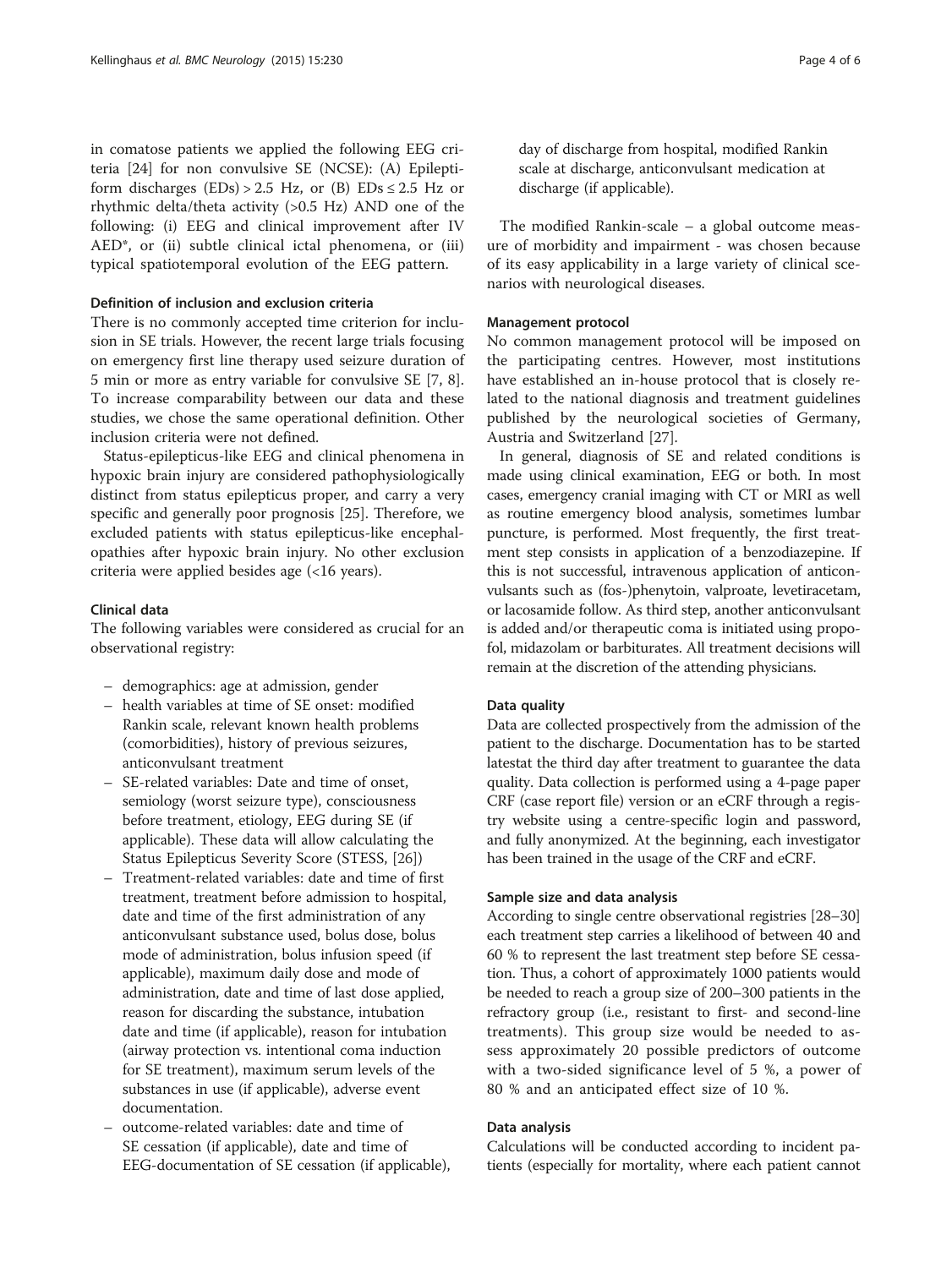count for several exposures), and episodes (for example, regarding treatment impact, where several exposures of the same patient are potentially informative). Intervalscaled and ordinal-scaled data will be presented as median/percentiles in addition to mean/standard deviation because normal distribution and variance homogeneity cannot easily be assumed for most of the variables. Categorical variables will be presented as frequency/ percentages. Differences between outcome categories will be analyzed using non-parametric tests such as Mann– Whitney-U-test or Kruskal-Wallis-Test. Categorical variables will be tested using the Chi-square test or Fisher's exact test (2x2 tables), as needed. Multivariable approaches will assess significance of variables of interest after multivariable analyses. P values of  $< 0.05$ will be considered as significant (two-sided testing). Statistical analysis will be performed using the latest version of SPSS (Chicago, Illinois)

# **Discussion**

When a large randomised controlled trial is not feasible, the second best option for evaluating SE treatment options is a prospective registry with a sufficient number of cases recruited from a sufficient number of institutions of different types (academic tertiary care centers and community hospitals). Ideally, a prospective registry should include many different sites in different countries. However, the coordination would require considerable effort, starting with organization and costs of meetings. In addition, a larger number of patients would be required to account for larger inhomogeneity between centers and countries, thus requiring larger resources for data acquisition and data analysis. Our efforts for acquiring additional funding (e.g. from drug companies or independent research organisations) showed that besides some general research fund resources from most of the centers, no further support would be available. In addition, a purely observational design avoids the ethical, legal and financial problems mentioned above while guaranteeing a reasonable degree of comparability and validity of the data. We feel that there is an urgent need for new data regarding the treatment options for established and refractory SE. Therefore, and for other reasons mentioned above, a prospective registry seems to represent the only solution to collect data in a meaningful time to bridge the latency until the results of a randomized trial could be available

At the same time, data from this registry can serve as a pilot database to generate and adapt hypotheses and determinants such as dose per body weight and infusion speed for any future trial.

To avoid the investigation of a restricted group of patients, we will include all adults with SE regardless of age, etiology and comorbidity except for patients with hypoxic brain damage. The individual factors influencing

treatment success and outcome, particularly the reasons for failure and success of a substance in specific circumstances, are not well understood. Failure to include certain patient groups might result in a significant loss of generalizability. Owing to the minimum of exclusion and inclusion criteria and the simplicity of the observational flow, the registry is easy to implement in Non-University hospitals with limited staff and will most likely result in a patient mix representative of clinical practice. We will not include children because etiologies, treatment options and outcomes are markedly different. In our view, pediatric SE would need a data collection and analysis of its own, as well as postanoxic SE.

The evaluation of a large, heterogeneous patient group using standardized definitions and documentation will hopefully help in clinical decision making in an area of emergency medicine where data with higher level of evidence are still lacking.

#### Abbreviations

SENSE: Sustained effort network for treatment of status epilepticus; SE: Status epilepticus; ILAE: International league against epilepsy; IC: Informed consent; EEG: Electroencephalography; STESS: Status epilepticus severity score; CT: Computer tomography; MRI: Magnetic resonance imaging; CRF: Case report file.

#### Competing interests

CK received speaker's honoraria from UCB, Eisai, Desitin. He served on advisory boards for UCB and Eisai. He has acted as paid consultant for NrSign Inc, Vancouver.

AOR received unrestricted research grants from UCB Pharma and Sage Pharmaceuticals; he is supported by the Swiss National Research Foundation (CR32I3\_143780).

ET has acted as a paid consultant to Eisai, Ever Neuropharma, Biogen Idec, Medtronics, Bial, and UCB and has received speakers' honoraria from Bial, Eisai, GL Pharma, GlaxoSmithKline, Boehringer, Viropharma, Actavis, and UCB Pharma in the past 3 years.

ET has received research funding from UCB Pharma, Biogen-Idec, Red Bull, Merck, the European Union, FWF Österreichischer Fond zur Wissenschaftsförderung, and Bundesministerium für Wissenschaft und Forschung. ET is also part of the investigators of the ESETTrial.

FR received personal fees from EISAI, UCB, Desitin, Hexal, Novartis, Medtronic and Cerbomed as well as research grants from UCB, European Union, Deutsche Forschungsgemeinschaft and European Science Foundation. IU received speakers honoraria from UCB, Eisai, GSK, GL. She served on advisory boards for UCB, Eisai, GSK and GL.

NL received a research grant from UCB, travel grants from UCB and Eisai, speakers honoraria from UCB, Eisai, Desitin, Janssen-Cilag and Medtronic and has served as a paid consultant for UCB and Eisai.

SR received unconditional research grants from UCB, honoraria from serving on the scientific advisory boards of Desitin, Eisai, GlaxoSmithKline, and UCB, travel grants from GlaxoSmithKline, Janssen-Cilag, UCB, speaker fees from UCB, and from serving as a consultant for Eisai, GlaxoSmithKline, Janssen-Cilag, Pfizer, Novartis, and UCB.

CT received honoraria from Eisai, Desitin and UCB Pharma and Alphatrace in the past 3 years. CT received honoraria from serving on the scientific advisory boards of Eisai.

ZU has nothing to disclose.

#### Authors' contributions

CK made substantial contributions to the conception and design of the study, and drafted the manuscript. NL made substantial contributions to the conception and design of the study, and critically revised the manuscript. AOR made substantial contributions to the conception and design of the study, and critically revised the manuscript. SR made substantial contributions